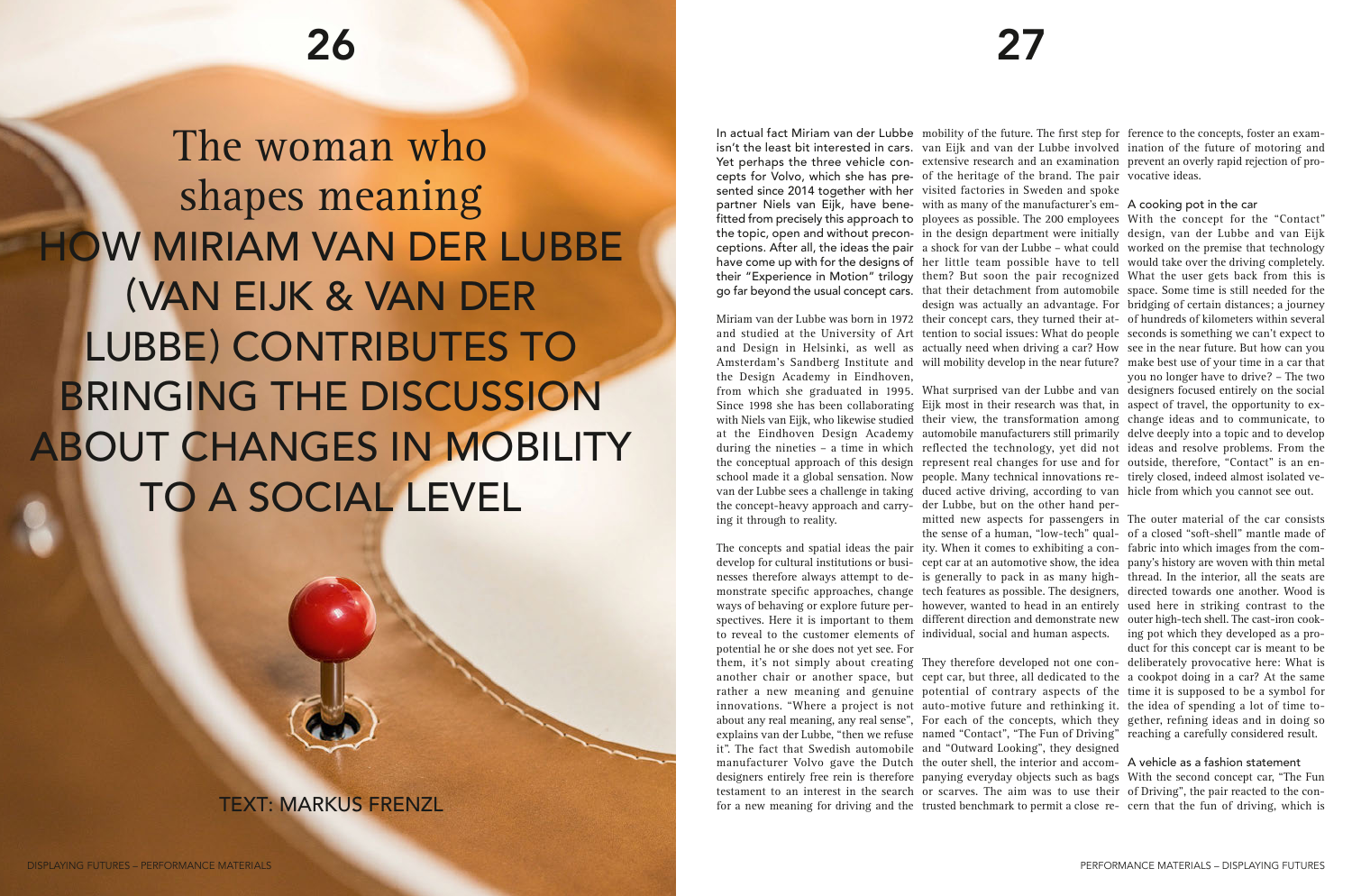

# "OUTWARD LOOKING" – THE CAR AS ARCHITECTURE



FOR VOLVO BY VAN EIJK & VAN DER LUBBE © VAN EIJK & VAN DER LUBBE

## "THE FUN OF DRIVING" FOR VOLVO BY VAN EIJK & VAN DER LUBBE © VAN EIJK & VAN DER LUBBE